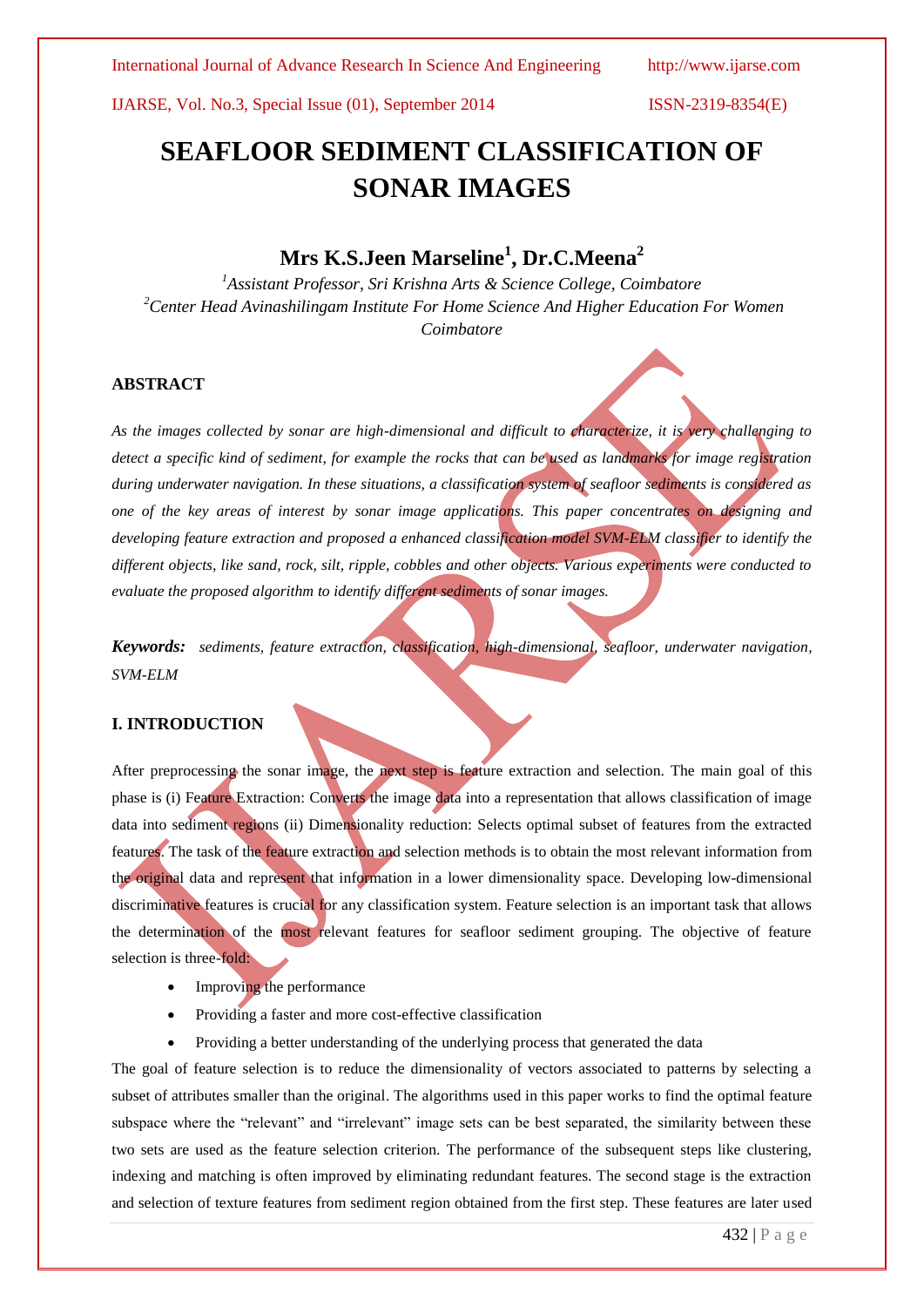for sediment region classification (Stage III). An image texture feature is a set of metrics calculated to provide information about the spatial arrangement of color or intensities in an image or selected region of an image [1]. Texture features can be extracted using either statistical approaches or transformation approaches. Haralick [2] presented one of the most widely used statistical approaches to texture analysis, namely, the spatial gray level dependence matrix (SGLDM) or the gray level co-occurrence matrix (GLCM) approach. They listed 14 texture features that utilize the spatial relationship amongst gray level values of pixels with in a region. A comprehensive review on statistical algorithms is provided by [3][4]. However, the GLCM has one major issue, namely, the computation cost [5] [6] [7] [8] Another most frequently used area for texture feature extraction is the Transformation-based techniques. Transformation of images based on Discrete Wavelet Transformation (DWT), Fourier Transformation (FT), Gabor Transformation (GT) have also been extensively used for texture analysis. GT based feature extraction method are computationally complex [9] [10] and it has been proved that DWT are more efficient than FT based techniques [11] [12]

#### **II. CLASSIFICATION**

In classification domain, Support Vector Machines (SVMs) are state-of-the-art models which have been used to solve many problems. Their success is due to the following three factors,

- (i) They are maximum-margin classifiers
- (ii) The dual form of the SVM optimization problem is quadratic and its computational complexity depends on the number of data, not on their dimensionality
- (iii) Since the optimization of their dual form only needs the inner products of data points and not the data points themselves,kernels can easily be plugged into SVMs.

Scholtena [13] proposed an optimized SVM classifier for object classification which used a K-Means algorithm to enhance the operation of SVM classifier. The performance of the algorithm is directly dependent on the performance of K-Means algorithm, which varied according to the selection of K. Since the incorrect estimation of K degrades the performance, in this study, the K-Means algorithm is omitted and SVM classifier is enhanced by combining it with ELM (Extreme Learning Machine) [14]. This model uses the segmented result from the previous Phase and extracts wavelet packet-based texture features. The proposed enhanced classifier is trained and tested to recognize six types of sea floor sediment areas, namely, sand, rock, ripples, silt, cobbles and other objects.

#### **2.1 Support Vector Machine**

The second classifier used is Support Vector Machine (SVM), which given a set of input data and predicts, for each given input, which of two possible classes the input is a member [15]. This makes SVM a non-probabilistic binary linear classifier. SVM classifier is well known for its generalization performance and ability to handle high dimensional data. Support Vector Machines (SVMs) were introduced by [16] and have proved to be fast effective classifier. Considering the binary classification case, let  $((x_1, y_1)$  ... $(x_n, y_n))$  be the training dataset where xi are the feature vectors that represent the observations and  $y_i\in(-1, +1)$  be the two labels that each observation can be assigned to. From these observations, SVM builds an optimum hyperplane (a linear discriminant in the kernel transformed higher dimensional feature space) that maximally separates the two classes by the widest margin by minimizing the following objective function (Figure 1, Equation 1).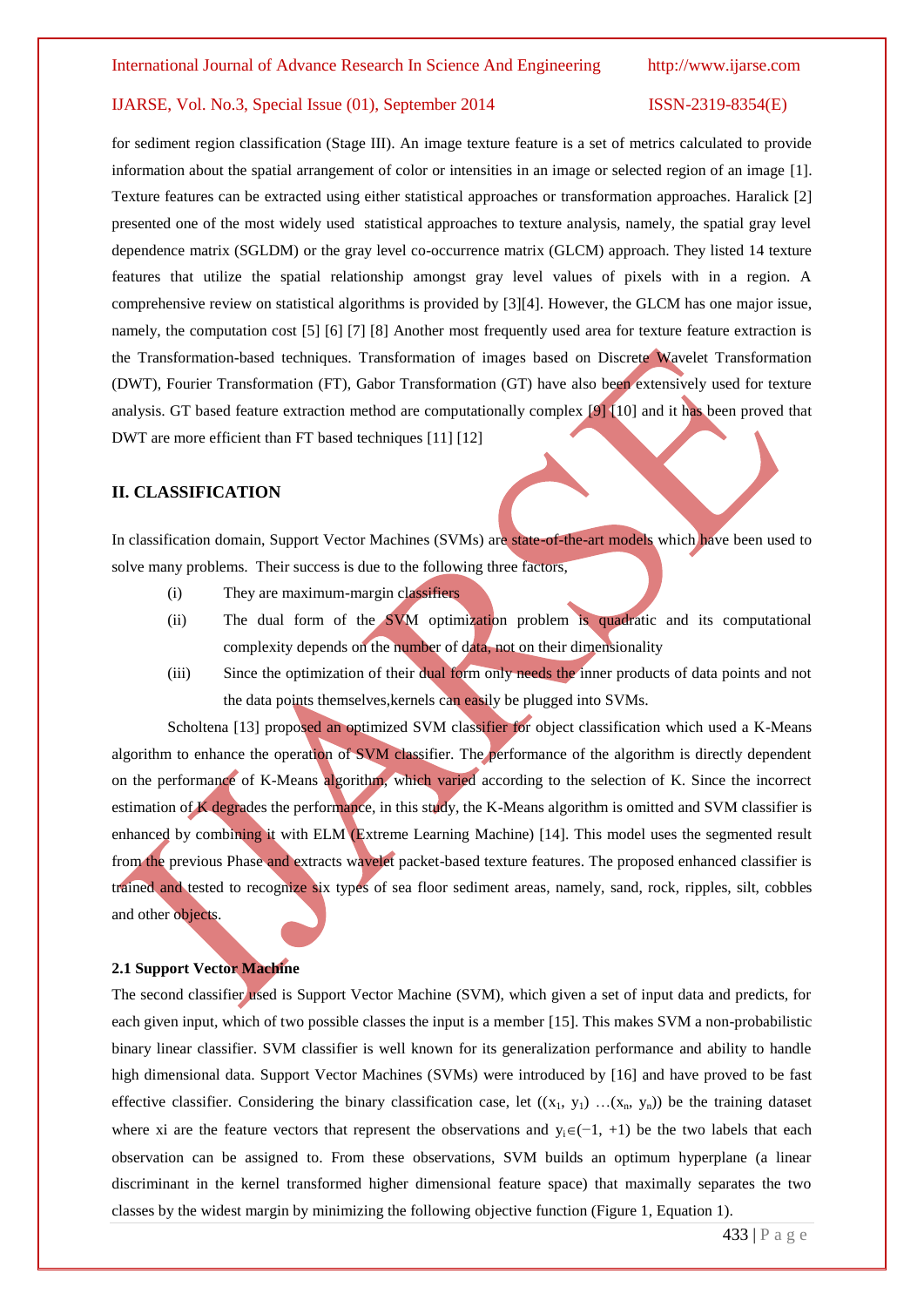International Journal of Advance Research In Science And Engineering http://www.ijarse.com

#### IJARSE, Vol. No.3, Special Issue (01), September 2014 ISSN-2319-8354(E)

$$
\min_{w, b, \xi_{i}} \frac{1}{2} w.w^{T} + C \sum_{i=1}^{N} \xi_{i}
$$
 (1)

wherew is the norm of the hyperplane, b is the offset,  $y(x_i)$  are the labels and  $\xi_i$  are the slack variables that permit the non-separable case by allowing misclassification of training instances.





An SVM model is a representation of the examples as points in space, mapped so that the examples of the separate categories are divided by a clear gap that is as wide as possible. New examples are then mapped into that same space and predicted to belong to a category based on which side of the gap they fall on.

#### **2.2 Extreme Learning Machine**

ELM is a single hidden layer feed forward neural network where the input weights are chosen randomly and the output weights are calculated analytically. ELM employs any continuous / discontinuous non-linear function (example sigmoidal or Gaussian functions) as an activation function in the hidden layer and a linear activation function in the output layer. This discussion uses a Gaussian function as an activation function in the hidden layer. The architecture of ELM network is shown in Fig 2.



**Fig . 2: ELM Network**

A multi-category classification problem can be stated in the following manner. Let there are N observation samples  $\{X_i, Y_i\}$ , where  $X_i = \{x_{i1}, ..., x_{in}\}$   $\in \mathbb{R}^n$  is an n-dimensional features of sample i and  $Y_i = \{y_{i1}, y_{i2}, \dots, y_{in}\}$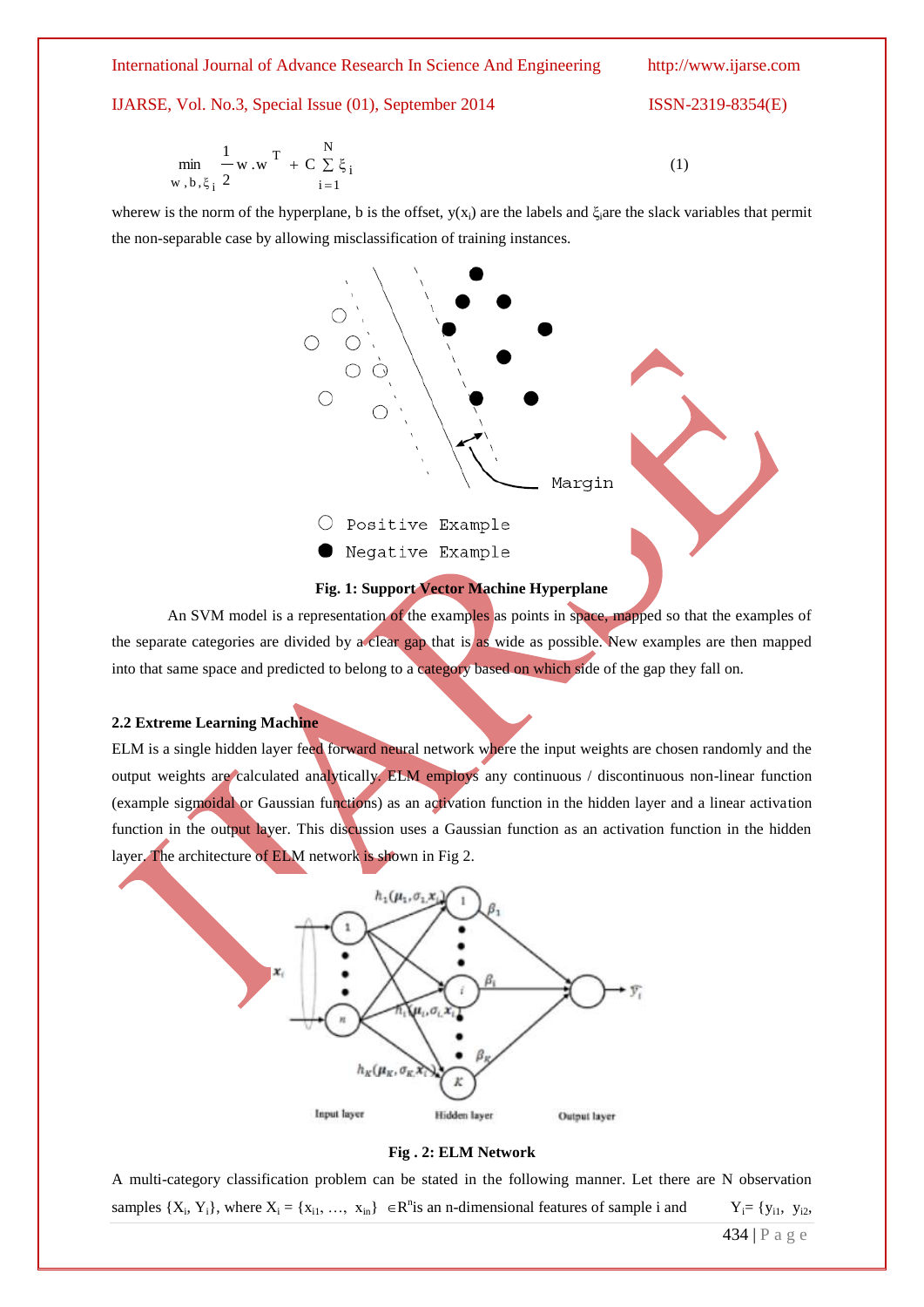$..., y_{iC}$   $\in R^C$  is its coded class label. If the sample  $X_i$  is assigned the class label  $c_k$ , then the k<sup>th</sup> element of  $Y_i$  is one ( $y_{ik}= 1$ ) and other elements are  $-1$ . Here, it is assumed that the samples belong to the C distinct classes. The function describing the useful information on probability of predicting the class label with the desired accuracy is called as classifier function and is defined as

$$
Y = F(X) \tag{2}
$$

The objective of the classification problem is to estimate the functional relationship between the random samples and its class label from the known set of samples. Using universal approximation property, it can be said that the single layer feedforward network with sufficient number of hidden neurons H can approximate any function to any arbitrary level of accuracy . It implies that for bounded inputs to the network there exist optimal weights (not necessarily unique) to approximate the function. Let W<sub>i</sub>be H x n input weights, B be H x 1 bias of hidden neurons and W<sub>o</sub>be C x H output weights. The output  $(Y^*)$  of the ELM network with H hidden neurons has the following form:

$$
F * (X_i) = \sum_{j=1}^{H} w_{o_{k_j}} G_j(W_i, B, X_i)
$$

where  $k = 1, 2, \ldots, C$  and  $G_i(.)$  is the output of the j<sup>th</sup> hidden neuron and  $G(.)$  is the activation function. For the sigmoidal hidden neurons, the output of the i<sup>th</sup> hidden neuron  $G_i(\cdot)$  is defined using Equation (4).

$$
G_j = G\left(\sum_{k=1}^n W_{i_{jk}} x_{ik} + b_j\right)
$$
 (4)

where  $j = 1, 2, ..., H$ . In case of the radial basis function (RBF), the output of the j<sup>th</sup> Gaussian neuron  $G_i(\cdot)$  is defined as

$$
G_j = G(b_j ||X-W_i||) \tag{5}
$$

with  $j = 1, 2, ..., H$  and  $W_i$  and  $b_j(b_j \in R^+)$  are the center and width of the RBF neuron, respectively. Equation (6) can be written in matrix form as

$$
Y^* = W_0 Y_H
$$
 (6)

where  $Y_H$  is given by Equation (7).

$$
\mathbf{Y}_{\mathbf{H}} = \begin{bmatrix} h_1(\mu_1, \sigma_1, x_1) & h_1(\mu_1, \sigma_1, x_2) & \cdots & h_1(\mu_1, \sigma_1, x_N) \\ \vdots & & \vdots \\ h_k(\mu_k, \sigma_{\mathbf{H}}, x_1) & h_k(\mu_k, \sigma_{\mathbf{H}}, x_2) & \cdots & h_k(\mu_k, \sigma_{\mathbf{H}}, x_N) \end{bmatrix} (7)
$$

Here, Y<sub>H</sub>(dimension H x N) is called the hidden layer output matrix of the neural network and the i<sup>th</sup> row of Y<sub>H</sub>is the  $i<sup>th</sup>$  hidden neuron outputs for the entire training input X. For most of the practical problems, it is assumed that the number of hidden neurons is always less than that of training samples. In the ELM algorithm, for a given number of hidden neurons, it is assumed that the input weights Wiand the bias B of hidden neurons are selected randomly. By assuming the predicted output  $Y^*$  is equal to the coded labels Y, the output weights are estimated analytically as  $W_0^* = YY_H^+$  where  $Y_H^+$  is the Moore-Penrose generalized pseudo-inverse of  $Y_H$ . In summary, the following are the steps involved in the ELM algorithm:

- For a given training samples  $\{X_i, Y_i\}$ , select the appropriate activation function  $G(.)$  and the number of hidden neurons;
- Generate the input weights W<sub>i</sub>and the bias values B randomly.

(3)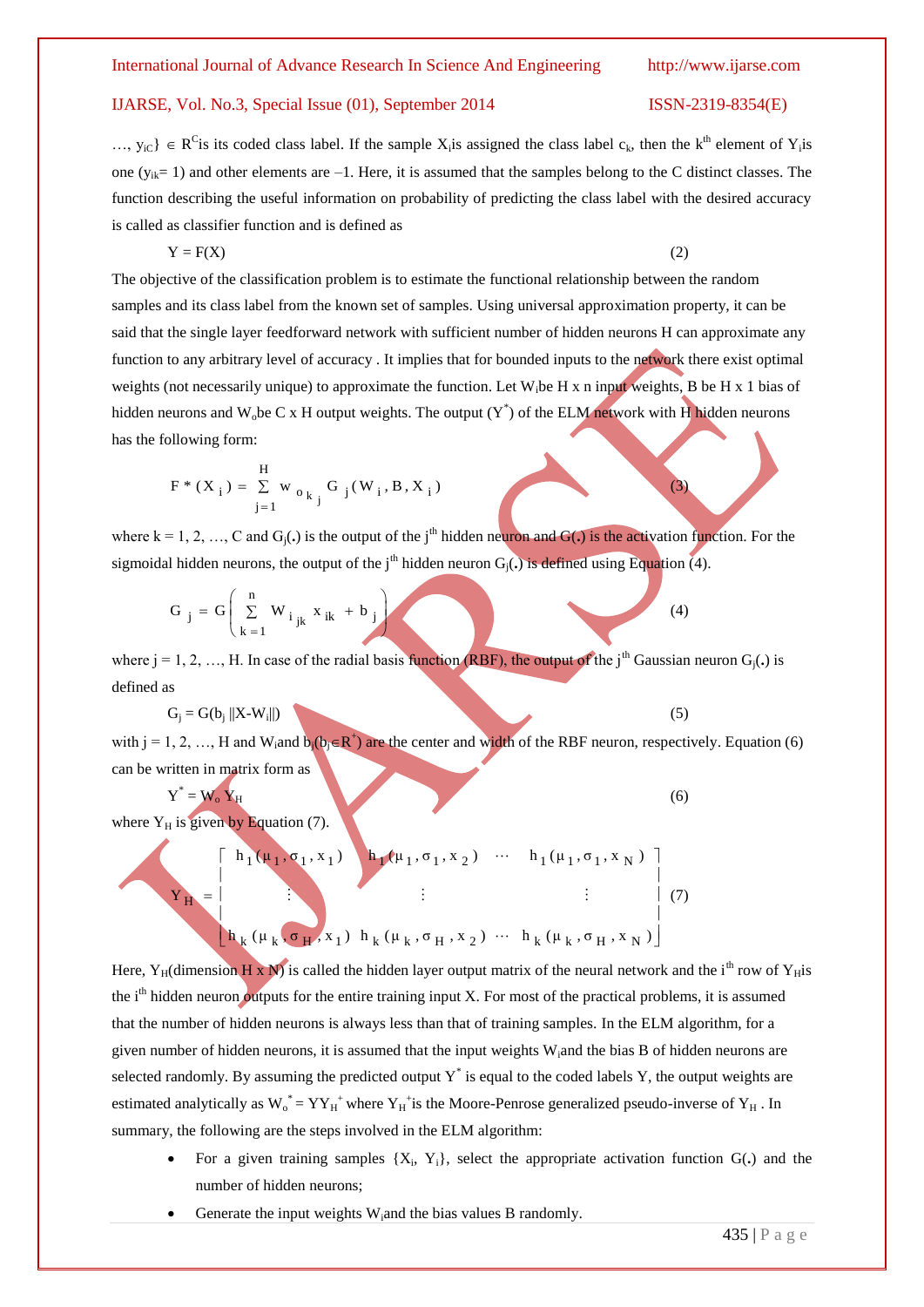• Calculate the output weights W<sub>o</sub>analytically:  $W_0 = YY_H^+$ .

ELM classifiers are fast, but they do not search for maximum-margin hyperplanes. Instead, they minimize a sum of squared errors between the class labels and the MLP output.

#### **2.3 SVM-ELM Classifier**

When using SVMs, three choices must be made, namely, the kernel type, the kernel parameters and the regularization parameter. These choices are critical for the quality of the results and are usually done using cross-validation. However, this process can be computationally intensive since many models have to be built. To solve this issue, the study uses ELM algorithm which are then used as kernel to SVM. This model offers two important gains, namely, fast to train (obtained through the use of ELM) and maximum-margin classifiers (obtained through the use of SVM). This proposed method merges extreme learning machines (ELMs) with SVM to obtain classification models which are fast to train and maximum-margin classifiers. ELM allows focusing on the regularization. It proposes to build an explicit feature space using random neurons, as in extreme learning. Then, the corresponding Gram matrix is computed and used with a standard SVM. The proposed SVM-ELM classifier is shown in Fig 3.



#### **Fig. 3: Proposed SVM-ELM Classifier**

In the ELM framework, the hidden layer is treated as a mapping  $\phi$  from the feature space  $R<sup>d</sup>$ to a feature space R<sup>p</sup>where a linear is to be solved. This is very similar to the idea behind the use of kernels: statistically, the data points are easier to separate in a higher dimensional space. Hence, the first layer of an ELM can be thought as defining some kind of randomised kernel, which will be subsequently called the ELM kernel. Given two feature points x and z and an ELM with p neurons defining a mapping  $\phi$  from  $R^d$ to  $R^p$ , the corresponding ELM kernel function is defined as

$$
k(x, z) = \phi(x) \cdot \phi(z) \frac{1}{p} \phi(x) \cdot \phi(z)
$$
 (8)

Therefore, the Gram matrix corresponding to this ELM kernel and a set of data points can be computed as

$$
G = -\frac{1}{p}\Phi\Phi'
$$
 (9)

The enhanced SVM is thus formed by using the above kernel into the standard SVM.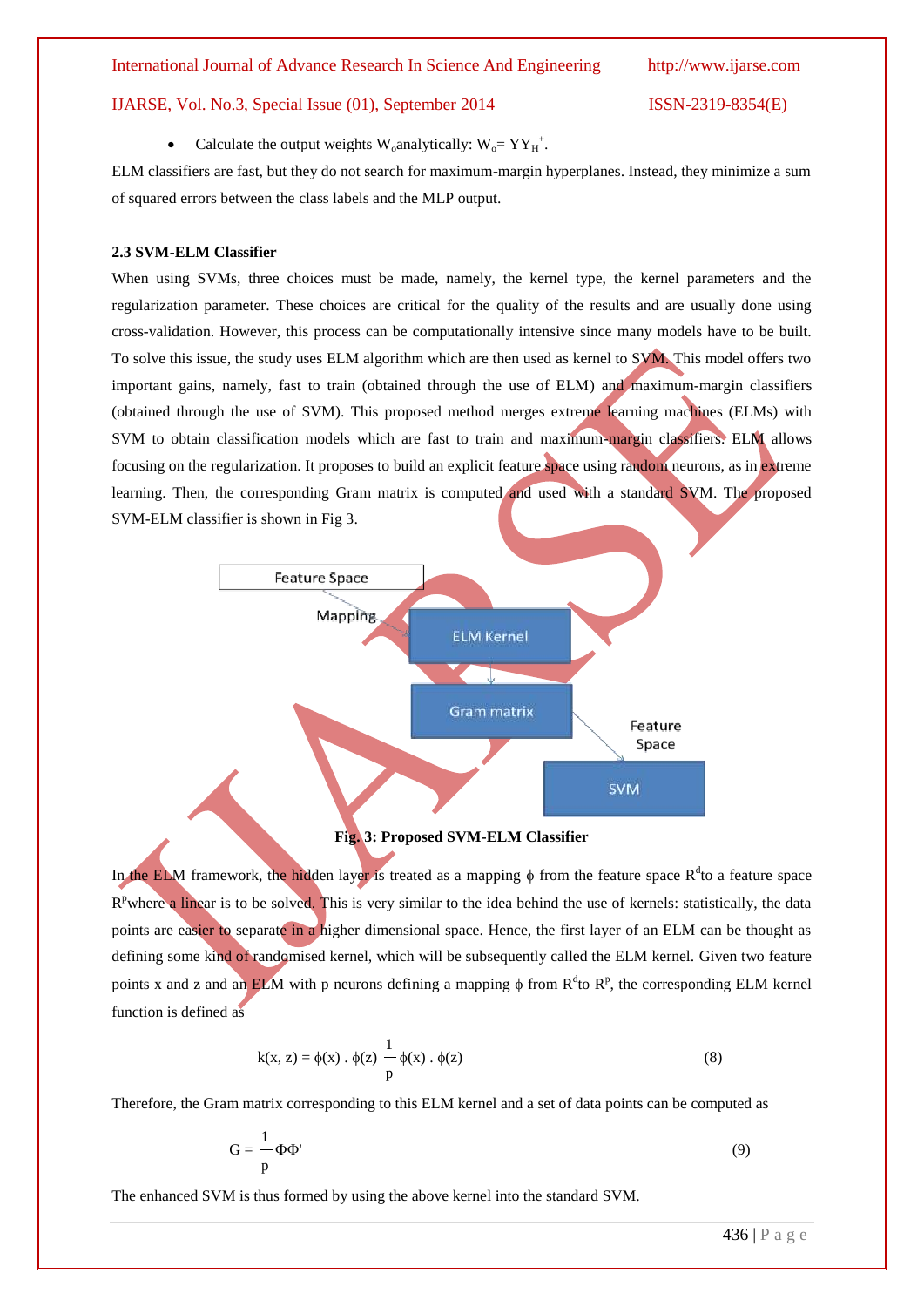#### **III. PERFORMANCE EVALUATION**

This section presents the results of the performance evaluations conducted with the conventional and proposed models, for the six types of sediments. The accuracy % , Error rate in % and Speed in seconds are compared with the conventional SVM and ELM classifiers.

#### **Table 1. Classification models**

| S.No.             | <b>Description</b>              | Code         |  |
|-------------------|---------------------------------|--------------|--|
|                   |                                 |              |  |
|                   | <b>Support Vector Machine</b>   | <b>SVM</b>   |  |
| $\gamma$          | <b>Extreme Learning Machine</b> | <b>ELM</b>   |  |
| $\mathbf{\Omega}$ | Proposed MODEL                  | <b>ASSCS</b> |  |
|                   |                                 |              |  |

As mentioned previously, the study considers six types of sediements, namely, sand, rock, ripple, silt, cobbles and other regions. Table 2 presents the accuracy of the ASSCS classifiers in identifying each of the selected sediment type. The results are compared with its conventional counterparts, SVM and ELM.

| Table 2. Classification accuracy (%) |            |            |              |  |
|--------------------------------------|------------|------------|--------------|--|
| <b>Sediment</b>                      | <b>SVM</b> | <b>ELM</b> | <b>ASSCS</b> |  |
| Type                                 |            |            |              |  |
| Sand                                 | 83.56      | 85.81      | 91.62        |  |
| Rock                                 | 84.21      | 85.44      | 89.93        |  |
| Ripple                               | 82.63      | 83.72      | 88.39        |  |
| Silt                                 | 80.92      | 82.56      | 88.04        |  |
| Cobbles                              | 81.29      | 83.05      | 87.10        |  |
| Others                               | 80.88      | 81.45      | 86.25        |  |

**Table 3 Presents The Error Rate Of The Classifiers**

|  |  | Table 3. Classification error rate (%) |  |  |  |
|--|--|----------------------------------------|--|--|--|
|--|--|----------------------------------------|--|--|--|

| <b>Sediment</b><br><b>Type</b> | <b>SVM</b> | <b>ELM</b> | <b>ASSCS</b> |
|--------------------------------|------------|------------|--------------|
| Sand                           | 8.52       | 7.47       | 4.31         |
| Rock                           | 9.04       | 7.16       | 4.58         |
| Ripple                         | 9.51       | 7.86       | 4.93         |
| Silt                           | 9.57       | 9.02       | 6.25         |
| Cobbles                        | 9.99       | 9.48       | 7.58         |
| Others                         | 8.48       | 7.43       | 4.30         |

The results pertaining to error rate shows a trend that is similar to accuracy. The proposed model reduces the error rate.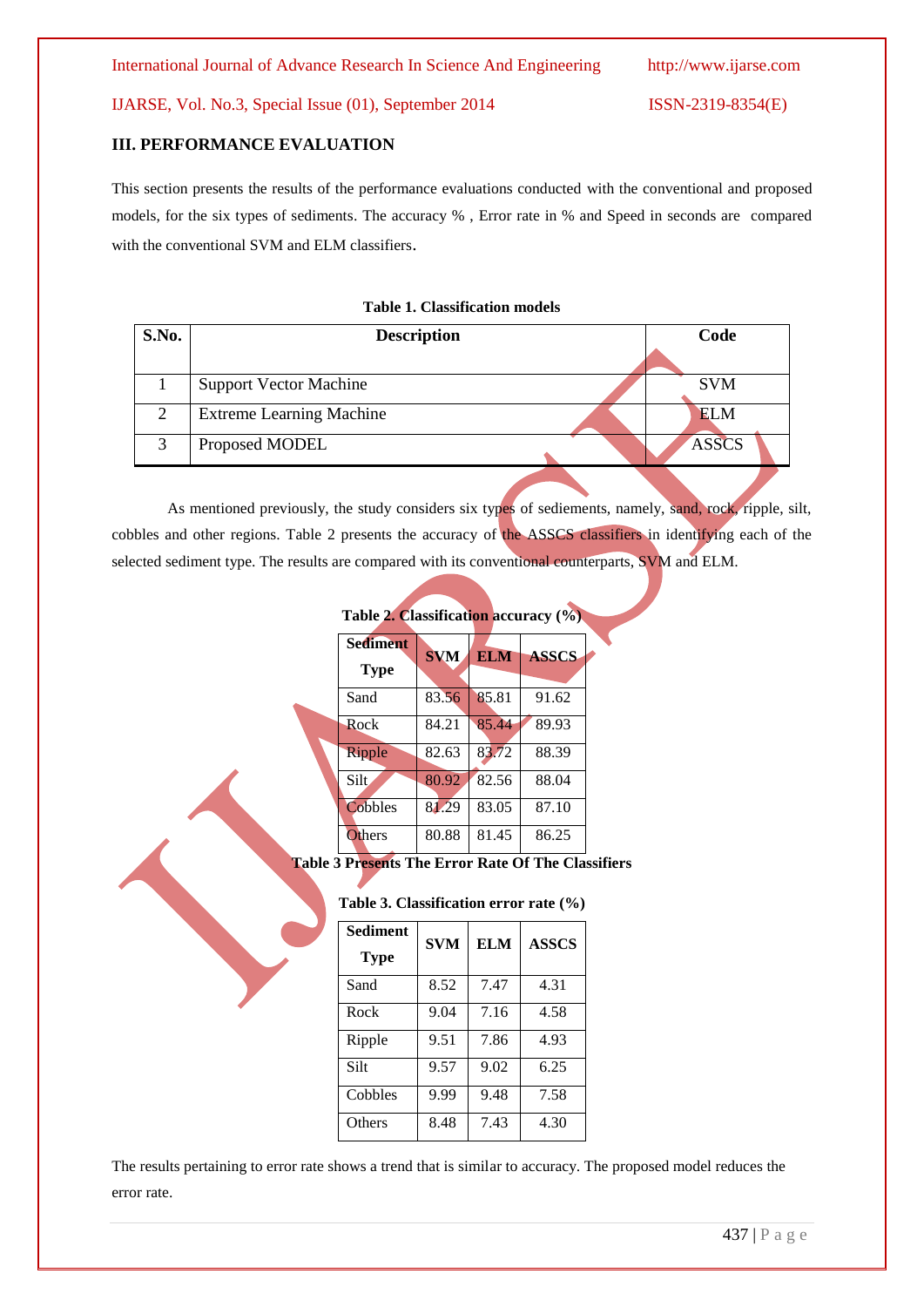#### International Journal of Advance Research In Science And Engineering http://www.ijarse.com

#### IJARSE, Vol. No.3, Special Issue (01), September 2014 ISSN-2319-8354(E)

Table 4 presents the speed of the proposed ASSCS and the conventional SVM and ELM classifiers while grouping seafloor image pixels into the selected six categories. The speed measured in seconds is the testing time only.

| <b>Sediment</b><br><b>Type</b> | <b>SVM</b> | <b>ELM</b> | <b>ASSCS</b> |  |
|--------------------------------|------------|------------|--------------|--|
| Sand                           | 9.73       | 6.58       | 4.33         |  |
| Rock                           | 9.77       | 6.63       | 4.81         |  |
| Ripple                         | 9.80       | 5.90       | 5.33         |  |
| Silt                           | 9.83       | 6.55       | 6.72         |  |
| Cobbles                        | 9.87       | 6.04       | 7.29         |  |
| Others                         | 9.91       | 6.50       | 4.53         |  |

#### **Table 4. Classification speed (seconds)**

#### **IV.CONCLUSION**

The proposed model for sediment classification of sonar images produces better results compared to the conventional methods. The accuracy and error rate table shows the better performance compared to the conventional model. As evident from the table results, the speed of the enhanced SVM algorithm has increased by the inclusion of ELM algorithm.

#### **REFERENCES**

- [1] Shapiro, L.G. and Stockman, G.C. (2001) Computer Vision, New Jersey, Prentice-Hall, Pp 279-325.
- [2] Haralick, R. M., Shanmugam, K. and Dinstein, I. (1973) Textural features for image classification, IEEE Transactions on Systems, Man, and Cybernetics, Vol. 3, No. 6, Pp. 610-621.
- [3] Haralick, R.M. (1979) Statistical and structural approaches to texture, Proceeding of the IEEE, Vol. 67, Pp. 786- 804.
- [4] Clausi, D.A. and Jernigan, M.E. (1998) A fast method to determine co-occurrence texture features, IEEE Trans on Geoscience & Rem. Sens., Vol. 36, No. 1, Pp. 298-300.
- [5] Clausi, D.A. and Zhao, Y. (2002) An advanced computational method to determine co-occurrence probability texture features, IEEE Int. Geoscience and Rem. Sens. Sym, Vol. 4, Pp. 2453-2455.
- [6] Svolos, A.E. and Todd-Pokropek, A. (1998) Time and space results of dynamic texture feature extraction in MR and CT image analysis, IEEE Trans. on Information Tech. in Biomedicine, Vol. 2, No. 2, Pp. 48-54.
- [7] Kiranyaz, S. and Gabbouj, M. (2007) Hierarchical Cellular Tree: An Efficient Indexing Scheme for Content based Retrieval on Multimedia Databases, IEEE Transactions on Multimedia, Vol. 9, No. 1, Pp. 102-119.
- [8] Saraswat, M., Goswami, A.K. and Tiwari, A. (2013) Object Recognition Using Texture Based Analysis, International Journal of Computer Science and Information Technologies, Vol. 4, No. 6, Pp. 775-782
- [9] Mokji, M.M. and Abu Bakar, S.A.R. (2007) Gray Level Co-occurrence Matrix Computation Based on Haar Wavelet, Computer graphics, Imaging and Visualization (CGIV) IEEE, pp1-8